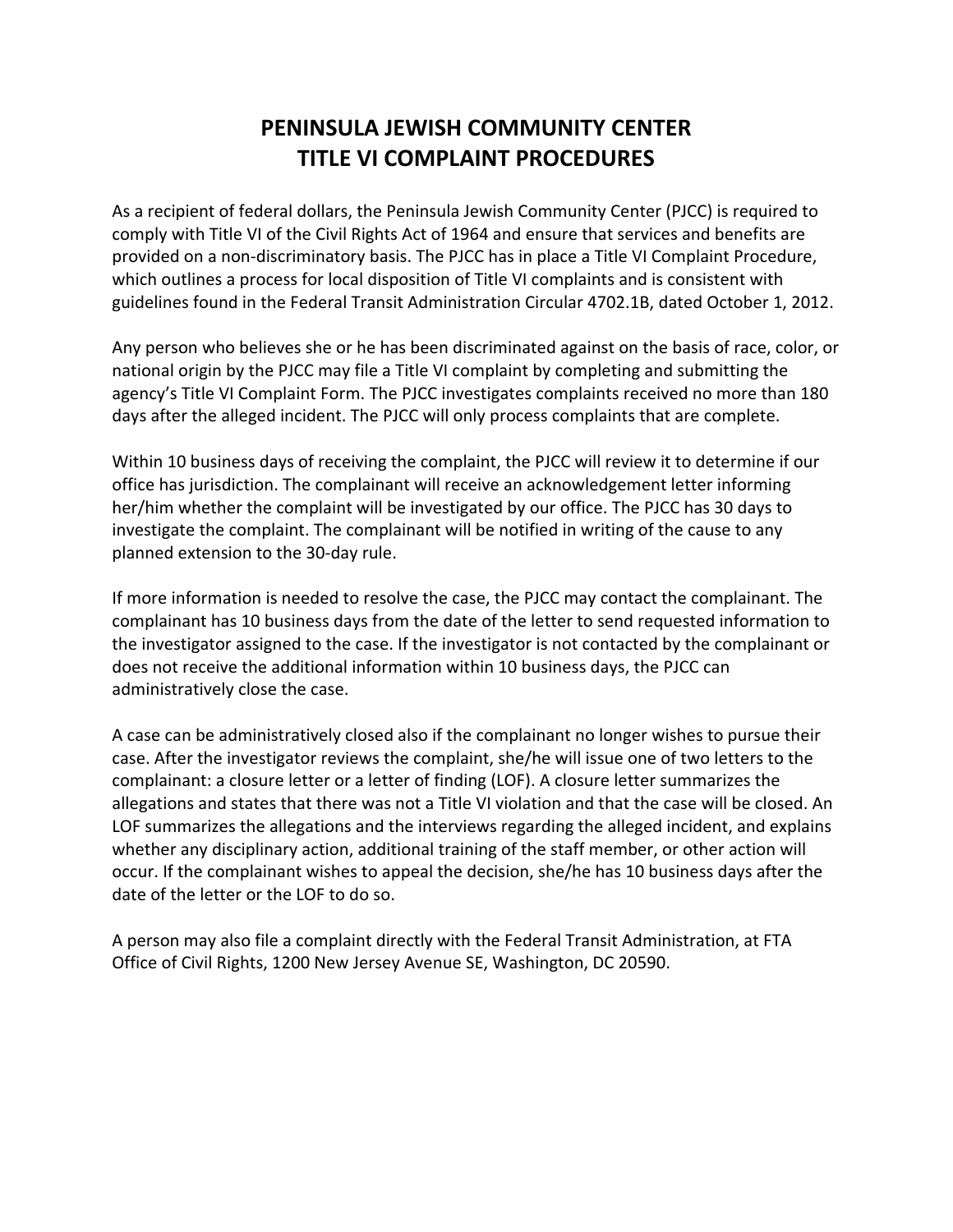## **PENINSULA JEWISH COMMUNITY CENTER TITLE VI COMPLAINT FORM**

| <b>Section I: Please write legibly</b>                                                                                                                                                                                                                                                                                                                                                  |                       |                                  |                            |                        |  |
|-----------------------------------------------------------------------------------------------------------------------------------------------------------------------------------------------------------------------------------------------------------------------------------------------------------------------------------------------------------------------------------------|-----------------------|----------------------------------|----------------------------|------------------------|--|
| 1. Name:                                                                                                                                                                                                                                                                                                                                                                                |                       |                                  |                            |                        |  |
| 2. Address:                                                                                                                                                                                                                                                                                                                                                                             |                       |                                  |                            |                        |  |
| 3. Telephone:                                                                                                                                                                                                                                                                                                                                                                           |                       | 3.a. Secondary Phone (Optional): |                            |                        |  |
| 4. Email Address:                                                                                                                                                                                                                                                                                                                                                                       |                       |                                  |                            |                        |  |
| 5. Accessible Format                                                                                                                                                                                                                                                                                                                                                                    | Large Print<br>$\Box$ |                                  | Audio Tape<br>$\Box$       |                        |  |
| Requirements?                                                                                                                                                                                                                                                                                                                                                                           | <b>TDD</b>            |                                  | $\lceil$ $\rceil$<br>Other |                        |  |
| <b>Section II:</b>                                                                                                                                                                                                                                                                                                                                                                      |                       |                                  |                            |                        |  |
| 6. Are your filing this complaint on your own behalf?                                                                                                                                                                                                                                                                                                                                   |                       |                                  | YES*                       | NO                     |  |
| *If you answered "yes" to #6, go to Section III.                                                                                                                                                                                                                                                                                                                                        |                       |                                  |                            |                        |  |
| 7. If you answered "no" to #6, what is the name of the person for whom you are filing this complaint?<br>Name:                                                                                                                                                                                                                                                                          |                       |                                  |                            |                        |  |
| 8. What is your relationship with this individual:                                                                                                                                                                                                                                                                                                                                      |                       |                                  |                            |                        |  |
| 9. Please explain why you have filed for a third party:                                                                                                                                                                                                                                                                                                                                 |                       |                                  |                            |                        |  |
| 10. Please confirm that you have obtained permission of the<br>aggrieved party to file on their behalf.                                                                                                                                                                                                                                                                                 |                       | <b>YES</b>                       | NO                         |                        |  |
| <b>Section III:</b>                                                                                                                                                                                                                                                                                                                                                                     |                       |                                  |                            |                        |  |
| 11. I believe the discrimination I experienced was based on (check all that apply):                                                                                                                                                                                                                                                                                                     |                       |                                  |                            |                        |  |
| [ ] Race                                                                                                                                                                                                                                                                                                                                                                                | Color<br>L 1 -        |                                  |                            | <b>National Origin</b> |  |
| 12. Date of alleged discrimination: (mm/dd/yyyy)                                                                                                                                                                                                                                                                                                                                        |                       |                                  |                            |                        |  |
| 13. Explain as clearly as possible what happened and why you believe you were discriminated against.<br>Describe all persons who were involved. Include the name and contact information of the person(s) who<br>discriminated against you (if known), as well as names and contact information of any witnesses. If more<br>space is needed, please attach additional sheets of paper. |                       |                                  |                            |                        |  |